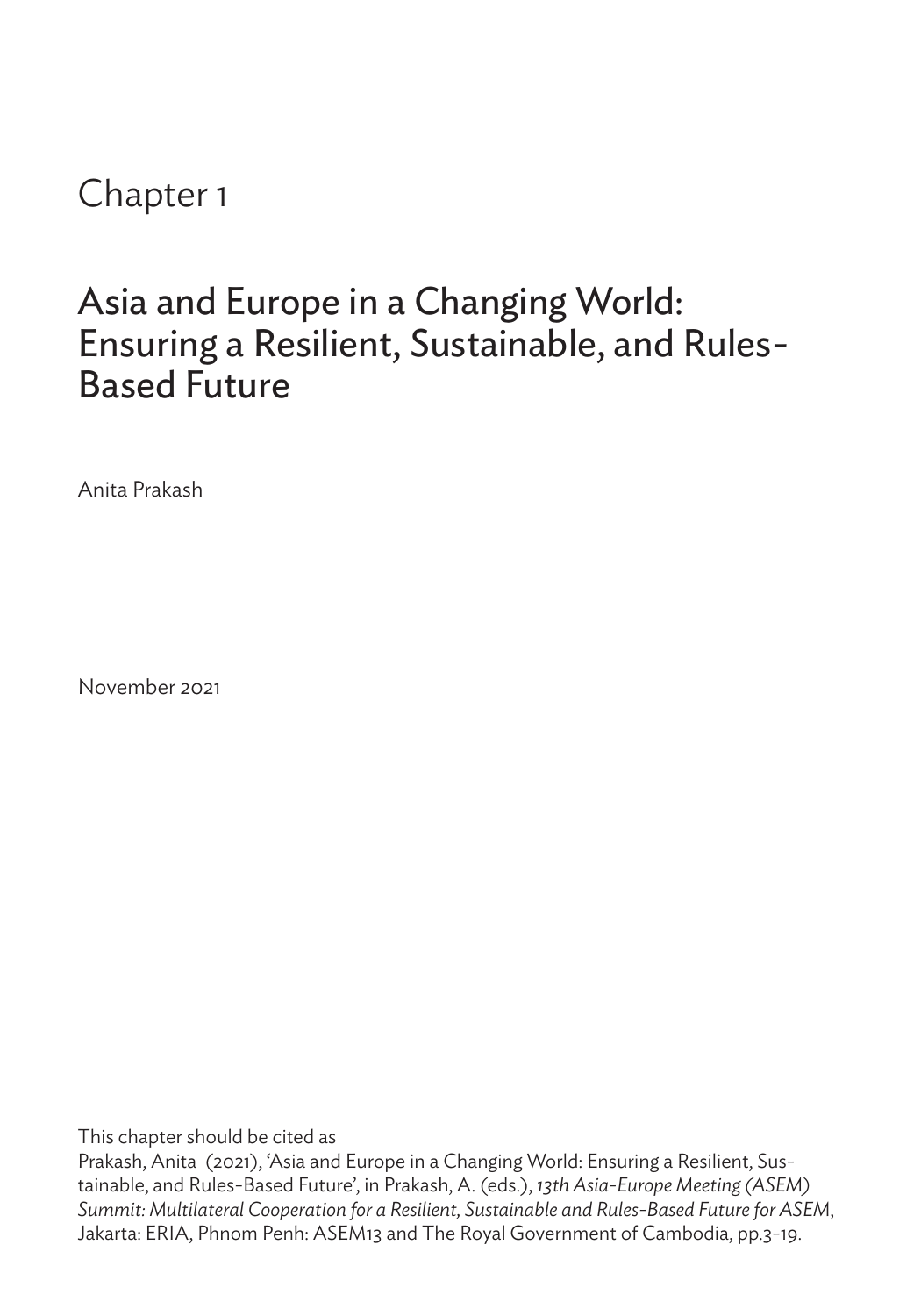# Asia and Europe in a Changing World

### ENSURING A RESILIENT, SUSTAINABLE, AND RULES-BASED FUTURE

#### ANITA PRAKASH

I n 2021, the Asia–Europe Meeting (ASEM) completes 25 years, during which time Asia–Europe relations have witnessed rapid global changes. ASEM's core principles – dialogue, informality, flexibility, equality and mutual respect, a spirit of consensus, and mutual benefit – have helped Asia and Europe continue to grow in times of prosperity and adversity alike. ASEM represents a sizeable part of the global community. Since its inception in 1996, ASEM has played a key role as a forum for dialogue and cooperation in connecting Asia and Europe. ASEM is uniquely placed in fostering interregional relations. In the past 24 years, the ASEM process has proved its vitality and relevance through a steady increase in membership; and has enhanced cooperation between the two regions for the benefit of the peoples of Asia and Europe. It currently comprises 51 partner countries (30 European and 21 Asian countries) and two institutional partners: the European Union (EU) and the Association of Southeast Asian Nations (ASEAN) Secretariat. Together, they represent around 62% of the global population, 55% of global trade, 65% of the global economy, and 75% of global tourism. As the main multilateral platform linking Asia and Europe, ASEM represents a significant global weight. It brings forth the combined strength of Asia and Europe to exert a benign influence over the regional and global development process, and is a major voice in global governance.

Asia and Europe present models of development which are unique to each region, yet share the common philosophy of economic integration. Europe has been a driver of internal connectivity over the last decades. Through the creation of the internal market, the EU enabled the free flow of people, goods, services, and capital. EU-wide rules – such as EU State aid control and procurement rules – ensure fair and transparent competition, while EU policies ensure environmental protection, safety, security, as well as social and individual rights (European Commission, 2018). The EU's connectivity policies aim at promoting efficiency in the EU single market and enhancing connectivity on a global scale, with emphasis on people's benefits and rights. Asia, on the other hand, has experienced different levels of development in its subregions. East and Southeast Asia have led an economic integration process that was initially based on investments and the location of operations. These economic linkages have created a manufacturing hub, giving rise to the term 'factory of the world'. Institutional linkages between businesses, governments, and markets have helped the economic integration in this region.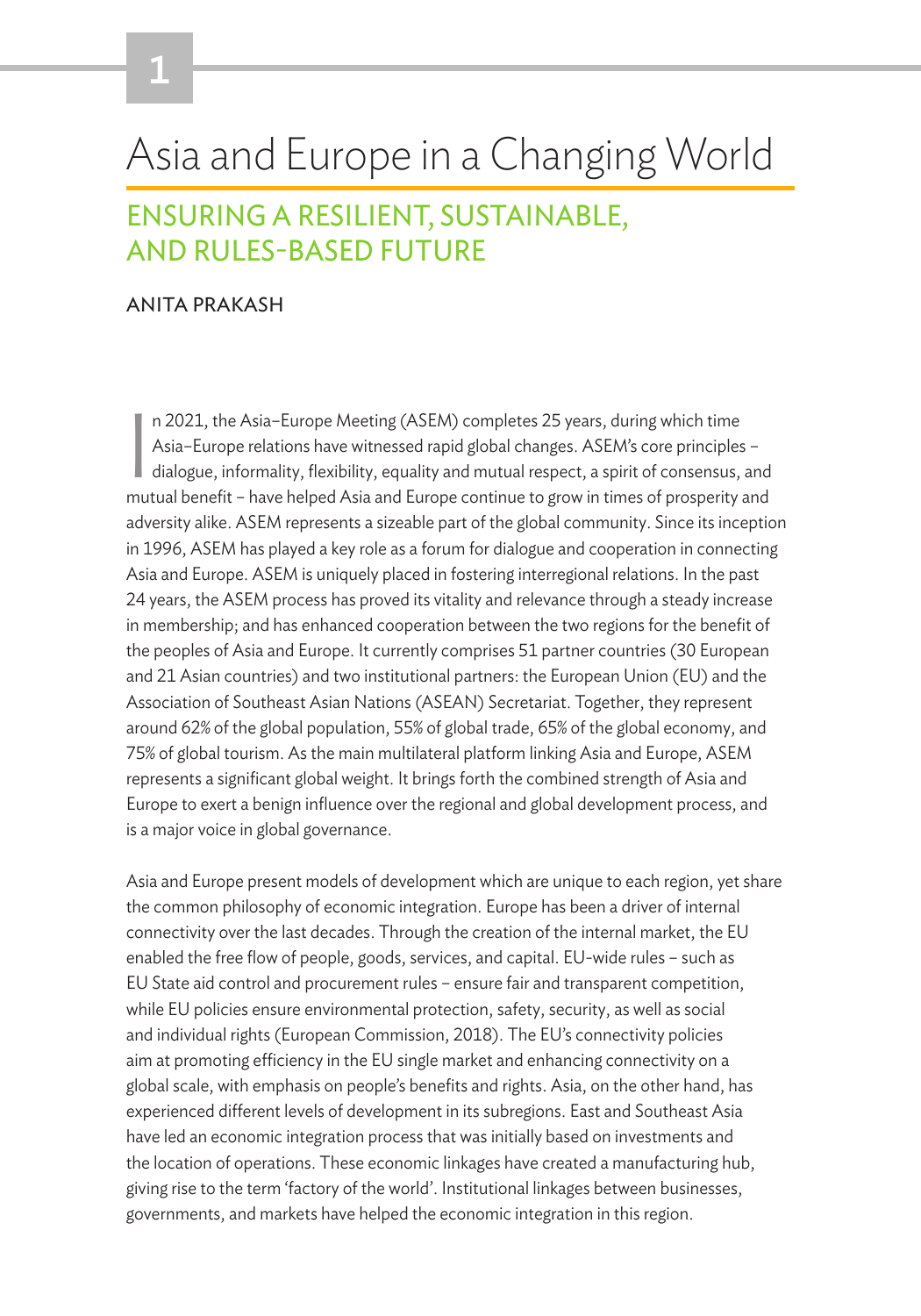With improved connectivity and dispersion of investments, this growth model is now also visible in South and West Asia, bringing increased incomes and improved development indicators in these subregions.

Asia and Europe have had remarkable economic and social progress during the past quarter century. A number of member states have seen marked economic structural transformation during the period. The new member states have enlarged the economic and political sway of the EU. Asia is home to several developing and least developed countries which have seen a significant rise in their incomes and an increase in productivity during the same period. Asia, and more so Europe, have been drivers of both internal connectivity and interregional connectivity, which have resulted in freer flow of people, goods, services, and capital. The EU in particular has promoted an approach to connectivity which is sustainable, comprehensive, and rules-based; and aimed at promoting efficiency in the EU single market and enhancing connectivity on a global scale, with emphasis on people's benefits and rights. Asia, on the other hand, has promoted interregional connectivity through notable infrastructure plans such as the Master Plan on ASEAN Connectivity, the Belt and Road Initiative, the Asian Highway Network, the India–Myanmar–Thailand Trilateral Highway, and the East–West Economic Corridor. Asia has used trade agreements liberally for economic and institutional connectivity through the ASEAN+1 Free Trade Agreements, the South Asian Free Trade Agreement, and the soon to be concluded Regional Comprehensive Economic Partnership.

The European members of ASEM comprise all EU countries, Norway, and Switzerland. The EU members have varying levels of economic development, progress in social indicators, and domestic institutions, but are bound by common rules and values, the single market, and shared institutions. Asia is represented by members which vary in terms of economy, governance, and institutional mechanisms. Several Asian members have formed regional groups and associations with varying levels of formality and accountability. ASEAN is the most prominent community in Asia, although other regional groups such as the South Asian Association for Regional Cooperation (SAARC) and the Bay of Bengal Initiative for Multi-Sectoral Technical and Economic Cooperation (BIMSTEC) have attempted subregional connectivity through trade and investment agreements, and economic and technical cooperation, amongst member countries.

Mongolia, as the chair of the ASEM11 in 2016, promoted the Asia–Europe connectivity vision for the next decade to formalise and expand the cooperation activities and institutional linkages between Asia and Europe. This culminated in the development and adoption of the ASEM Principles on Connectivity at the 12th ASEM Summit in Brussels in 2018. At the same summit, the EU presented the building blocks towards EU–Asia Connectivity (European Commission, 2018), based on the EU's experience with connectivity and cooperation. The EU strategy can enable ASEM to promote an approach to Europe's connectivity with Asia which is sustainable, comprehensive, and rules-based. Similarly, the Asian experience of development through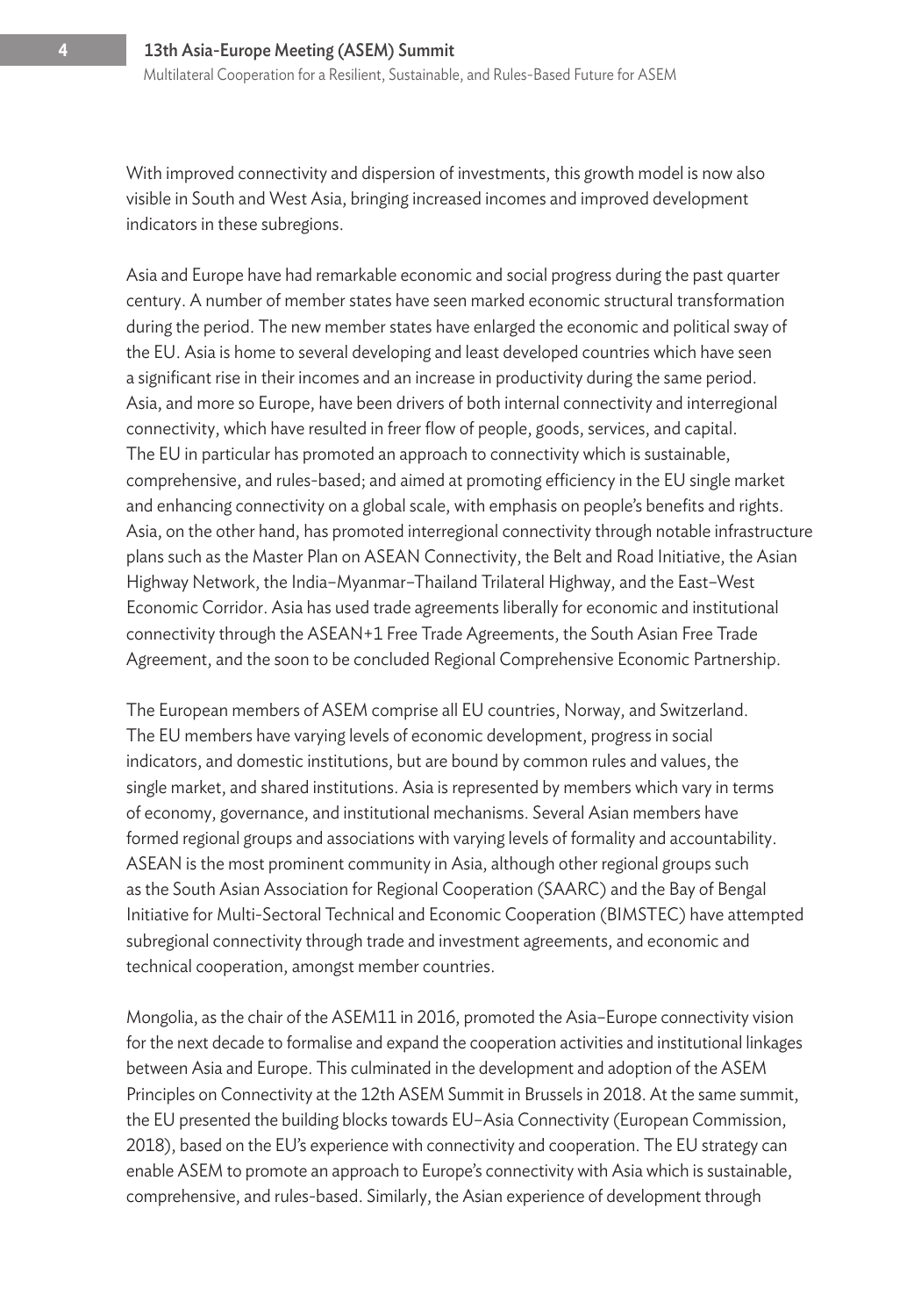physical, economic, and institutional connectivity, and economic and technical cooperation, is a good template for ASEM in reducing the development gaps amongst subregions and ASEM Partners. Taken together, the two pathways will lead Asia–Europe partnership for an inclusive and future-ready ASEM region, supported by policies on connectivity, trade and investment, sustainable development, digitalisation, human resources and skills, and safeguarding of multilateralism.

The multidimensional nature of Asia–Europe connectivity means that it cannot be captured by a single indicator (Becker et al., 2018). ASEM conjoins the achievements and potential of the two regions, and provides a framework for cooperation and connectivity in important economic and social sectors. A framework of relevant indicators and data can provide the big picture of current cooperation and the approach to future growth. This is based on a common understanding that economic progress is translated into social progress, where the latter is best represented by a marked improvement in incomes, a reduction in the extent of the poverty gap, and other social outcomes such as health and literacy. Importantly, the two regions can work together with a common plan for the digital economy, climate change, and the attainment of the Sustainable Development Goals (SDGs).

Cooperation within ASEM countries in different areas – such as education, research, innovation, migration, the economy, and finance – represent more than half of the ASEM countries' international connections (Figure 1). Around 70% of the trade in goods of ASEM countries takes place with other ASEM countries more than 60% of ASEM investors choose to invest in another ASEM country, over 60% of internationally mobile students in tertiary education move to another ASEM country, and 80% of international co-patents in ASEM result from collaborations between ASEM countries.



#### **Figure 1:** Ties within ASEM are Stronger than with the Rest of the World

ASEM = Asia–Europe Meeting. Source: Becker et al. (2018).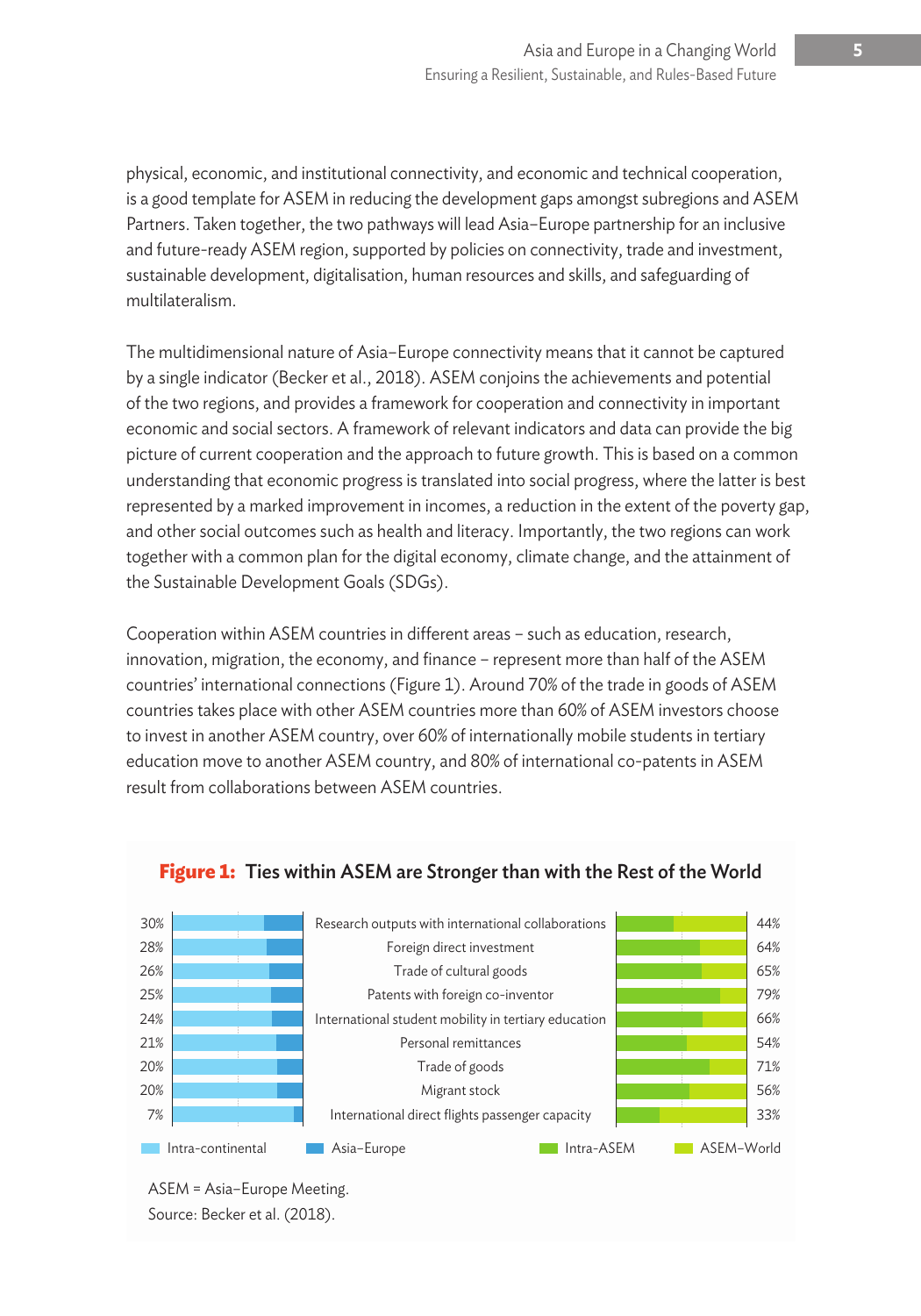These values point to the genuinely positive outcome of Asia−Europe connectivity. They also give an idea of the extent of the untapped potential for boosting tangible cooperation between the two regions. Other important indicators discussed below will enable policymakers and other stakeholders to assess ASEM's achievements and potential, and allow the cooperation framework to evolve and improve based on the needs of ASEM.

#### Trade, Market, and the Economy

Trade and investment are the backbone of the ASEM region's prosperity and future growth. Asia and Europe must come forward with plans and policies to utilise the potential of a market of nearly 5 billion people, particularly in trade and technological cooperation. Interregional trade has witnessed steady growth in the past decade (Figure 2). However, Asia and Europe had to address the negative effects of global trade tensions, which have been exacerbated by the pandemic-induced shocks to supply chains, disruptions in production, and the prospect of a global recession.



#### **Figure 2:** GDP and Trade Volume of ASEM Partner Countries Relative to the Rest of the World, 2018 (\$ billion)

ASEM = Asia–Europe Meeting, GDP = gross domestic product. Source: World Bank Data (2020b, 2020c, 2020d).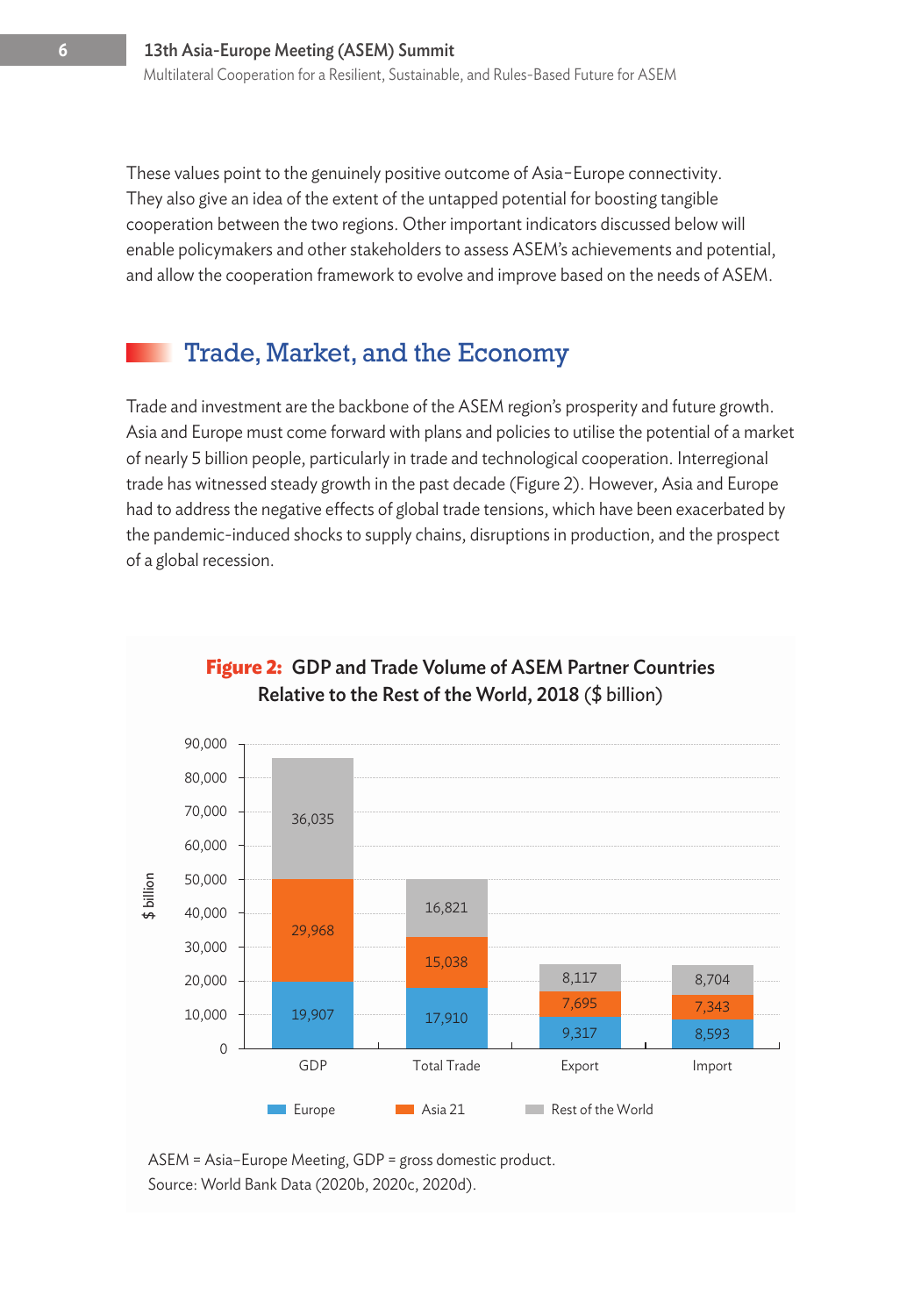Cooperation activities for the promotion of investments and the removal of non-tariff barriers are the two most important measures before ASEM. The rapid spread of the coronavirus disease (COVID-19) since the end of 2019 has put immense pressure on economies in Asia and Europe. With tightened border controls, disruption of production, and shocks to the global value chains (GVCs), trade between Asia and Europe will diminish in the short term. Micro, small, and medium-sized enterprises (MSMEs), services trade, and tourism will be the most affected. The sizeable infusion of liquidity in the advanced economies will result in reverse trends in financial capital flows into the developing countries (OECD, 2020). The services sector is highly impacted by the ongoing pandemic. Goods trade, which was diminished by the trade tensions in 2019, requires substantial service inputs. ASEM must cooperate in a whole new way, in which mutual trust and mutual benefit will return the goods and services trade to a stable level.

In Asia and Europe, intraregional trade is the key factor driving economic growth – showing how GVCs in both regions are mostly regional by nature. Manufactured goods represent the largest share of trade between Asia and Europe. At present, China is the EU's biggest source of imports and its second biggest export market. The EU is ASEAN's second largest trading partner after China, accounting for around 13% of ASEAN trade. There are strong indications that a prolonged demand shock may weaken, or even decay, the supply chains between Asia and Europe. Gross domestic product (GDP) growth in 2021 is beset by uncertainties as the pandemic unfolds. Short-term difficulties will be natural and inevitable in all plans. These difficulties should not prevent ASEM from cooperating on a long-term strategy that is bold, all-encompassing, and forward-looking.

### Digital Economy

In this decade, the digital transformation will accelerate further and have far-reaching effects on the economies of Asia and Europe. The digital economy will affect the patterns and geographical locations of industries, employment, trade, and economic growth (Prakash, 2019). The ASEM region must reap the benefits of this progress, but also ensure that digitalisation promotes inclusiveness, especially for the youth and women. Asia and Europe have different levels of digital infrastructure capacity and connectivity. The development of services, regulations for data protection, and taxation require greater cooperation and are explained in greater detail in the next chapters.

Structural transformation and employment generation in Asia and Europe must prepare for and respond to the new digital economy, as the latter will affect the patterns and geographical locations of industries, employment, trade, and economic growth. The new digital economy has arrived more abruptly in developing Asia, especially for parts which are not deeply integrated in the regional production networks.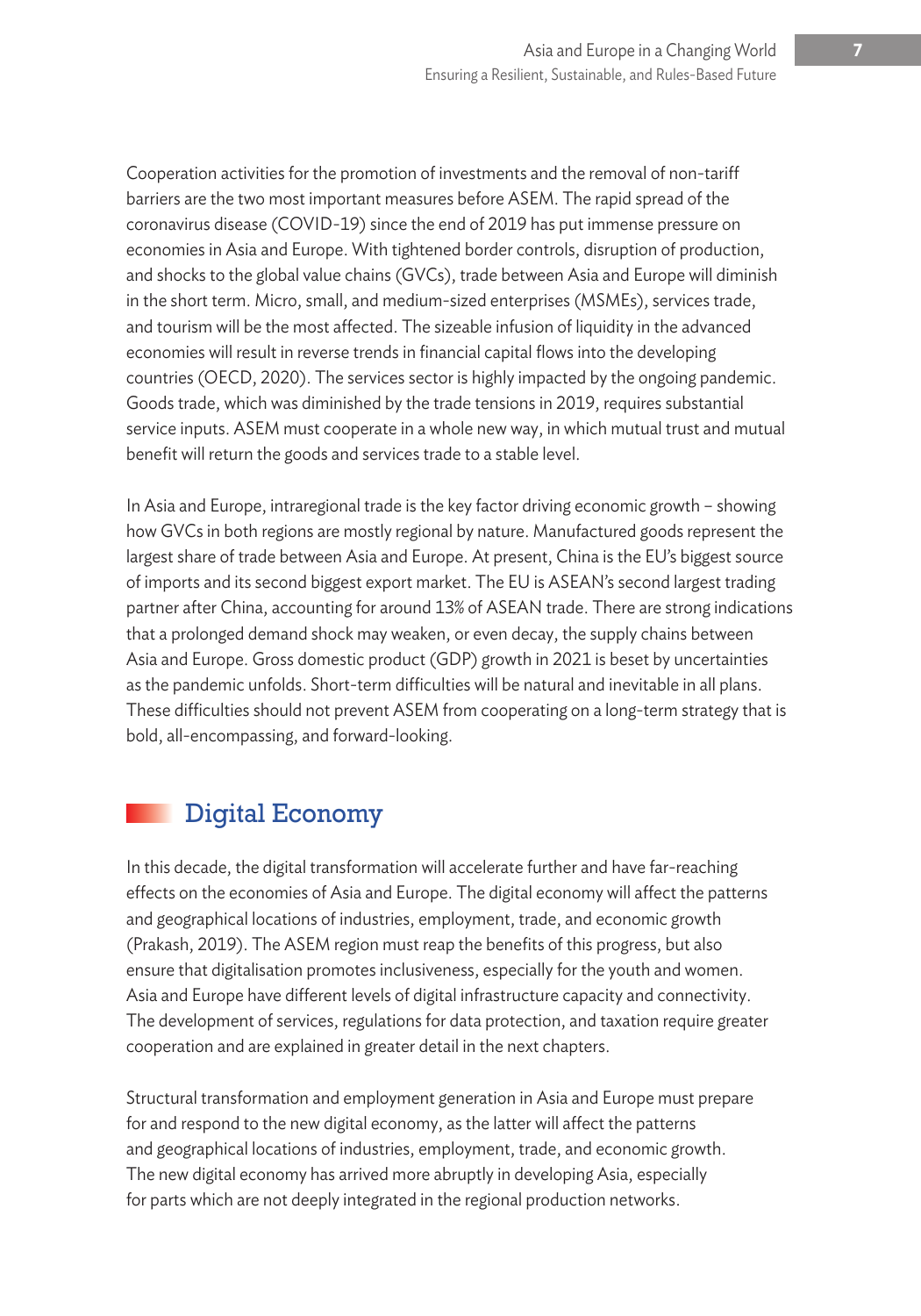Participation in GVCs is important for growth and employment generation. These regions need greater integration into the digital economy, as global demands for industries are driven by new technologies, new skills, and an entirely new set of business ecology (Prakash, 2019). Asia and Europe have huge opportunities for mutual growth through cooperation and investment in digital infrastructure, education, and skilling; and investments in physical and institutional connectivity. Pilot projects for technology leapfrogging in less developed countries, setting up innovation hubs, and regulatory cooperation on trade and investment liberalisation and facilitation, especially in services and e-commerce, should define a future-ready ASEM. Further, ASEM must revive policy measures for trade facilitation and the movement of skilled workers for the digital economy. Policies for consumer protection and privacy, competition policy, taxation, and cybersecurity also require greater attention and global calibration.

ASEM members have their respective national strategies and have achieved varying levels of success in creating their digital economies (Prakash, 2016). ASEM partners also participate in regional digital economy initiatives. An 'accessible, inclusive and affordable digital economy' is a key outcome of the ASEAN ICT Masterplan 2020 (ASEAN, 2015: 12). Europe's Digital Single Market strategy aims to open up digital opportunities for people and business and to enhance its position as a world leader in the digital economy. The EU is keen for its policies to embody societal values and promote inclusiveness. The ASEM Pathfinder Group on Connectivity adopted a connectivity plan in 2018 which lists focus areas of connectivity. Cross-border e-commerce, including the involvement of MSMEs, is listed as a focus area for ASEM Partners to encourage MSME participation in cross-border e-commerce business opportunities and integration into global supply chains. The E-commerce Index developed by the United Nations Conference on Trade and Development (UNCTAD) shows the gaps between Asia and Europe in some of the sectors relevant for successful participation in the digital economy. The E-commerce Index is the average of four indicators: (i) the share of internet users, (ii) the share of individuals with accounts, (iii) secure internet servers, and (iv) the postal reliability score (Figure 3). The policy challenge facing Asia and Europe is to ensure that the digital economy does not promote uneven development and that it provides the impetus for greater investment in less developed firms, regions, and countries.

Asia and Europe have benefitted from the growing digital economy, including lower barriers to entry, reduced transaction costs, and improved productivity. However, they are also facing challenges related to international taxation and domestic resource mobilisation. At the 12th ASEM Summit, leaders recognised the need to review two key aspects of the existing tax framework – profit allocation and nexus rules – with a view to aligning taxation with value creation (ASEM, 2018). ASEM's solutions will contribute to global discussions within the United Nations (UN), the Group of Twenty (G20), and the Organisation for Economic Co-operation and Development (OECD); and provide consensus-based solutions to address the impacts of the digitalisation of the economy on the international tax system.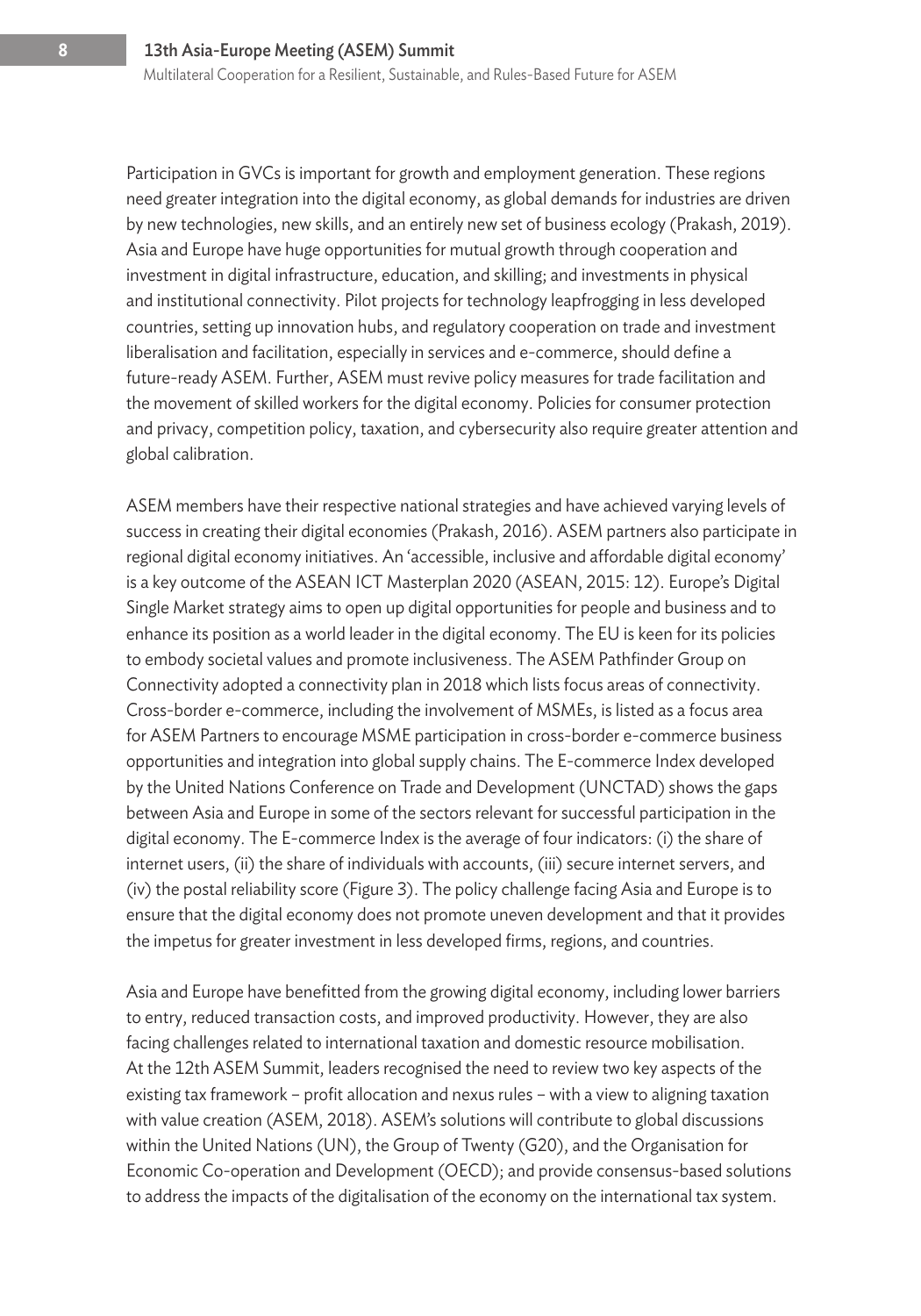

#### **Figure 3:** E-Commerce Index, 2019

### Cooperation in Human Capital

Human capital is central to the growth ecosystem, especially in the digital age. The world of work is changing due to advancements in technology, innovation, automation, robotics, digital platforms, and greater connectivity. The effect of the digital economy is most advanced in corporate applications and industrial systems; therefore, on hiring, skills training, and employment facilitation policies (Prakash, 2019).

Asia has a young population and a growing labour force − highly valuable assets in an ageing world. Developing Asia has the largest regional labour force in the world, with nearly 2 billion workers. The Asian labour force is projected to grow by 0.5% annually from 1.9 billion in 2015 to 2.1 billion in 2030 and 2.2 billion in 2050 (ADB, 2018). India is projected to account for 30% of the regional labour force by 2030, and countries with relatively young populations will experience larger increases in their labour force and need policies to ensure an adequate number of productive jobs.

ASEM activities that promote learning in schools, universities, and vocational training institutions will therefore be important to equip people with the skills needed to be more productive. ASEM cooperation programmes for the promotion of science, technology,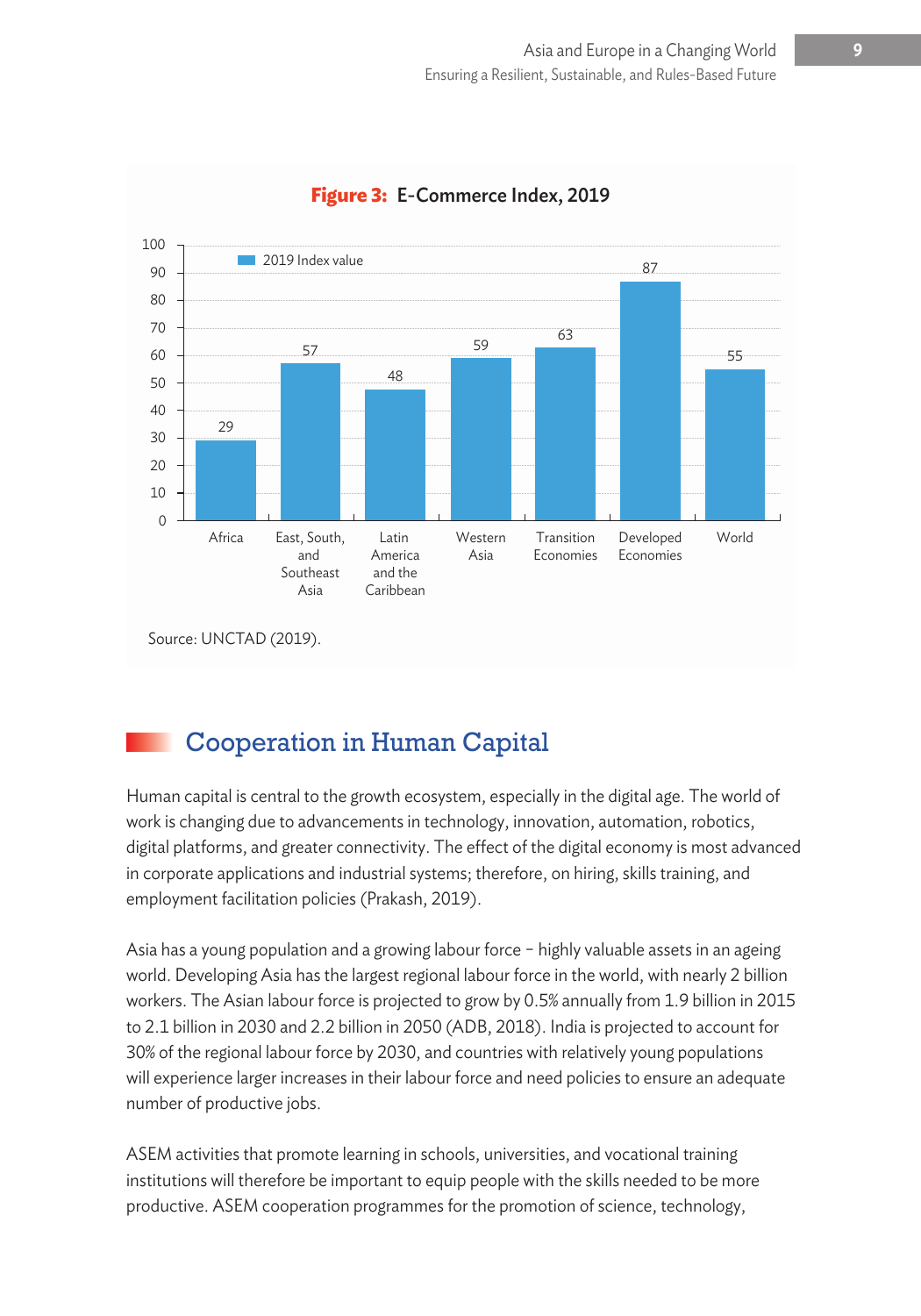engineering, entrepreneurship, and mathematics in formal education are a must, as they will help develop the region's flexibility, productivity, and ability to innovate. This includes building capacities for entrepreneurship and self-employment through business training, skills upgrading, and vocational and on-the-job training. Investors value the skills and productive capacity of companies. The supply of skills is an important consideration for investment decisions, since a trained (or trainable) labour force helps increase productivity and streamline operations.

Stepping up investment in people's skills and education is the key to future growth that is both inclusive and resilient. ASEM's initiatives in human resources development and fostering joint innovation and research efforts is still cast in an old mould and is proving to be insufficient to meet the challenges and opportunities ahead. The existing ASEM−DUO education programmes, training of diplomats, and other Asia−Europe Foundation (ASEF) activities reflect this situation. For example, ASEM−DUO is an umbrella programme with six individual programmes from the Republic of Korea, Singapore, Thailand, Sweden, Belgium, and India, which are the contributing member countries. The details of the programmes are prescribed by the contributing members. In 2017, six professors and 205 students availed of the exchange programmes of the six countries (Secretariat for ASEM−DUO Fellowship, 2017). Similarly, the ASEF Classroom Network Conference under the Education for Sustainable Development programme covers experiential teaching, learning, and capacity building. These programmes reach a limited number of participants over a short period of 1 or 2 weeks (ASEF, 2019). Other education programmes reported in the ASEF annual report clearly show that Asia and Europe need more robust and multidimensional programmes of human resources development which make an impact at ground level in addressing employment, innovation, income, and increased productivity. However, the existing ASEM platforms for education and skills development can be redrafted and energised to address the real needs of skilling and education, including joint research amongst the youth of the ASEM region. The effect of the digital economy is most advanced in corporate applications and industrial systems − hence, on investments, hiring, skills training, and education. ASEM must give top priority to training and skills programmes, and joint education and research activities, amongst universities and training centres in Asia and Europe.

As part of the efforts to achieve Sustainable Development Goal 8 – to 'promote sustained, inclusive and sustainable economic growth, full and productive employment and decent work for all' – the international community must substantially reduce the proportion of youth not in employment, education, or training (NEET); and develop and operationalise a global strategy for youth employment. The International Labour Organization (2020) showed that these targets will be missed (Table 1). Asia and Europe have to redouble efforts for inclusive growth which generates decent jobs for the next generation of workers. The youth labour markets around the world will be especially affected by the slowdown in economic activity induced by the COVID-19 pandemic. ASEM education and skilling programmes must address the future of youth in both regions. ASEM cooperation programmes for human resources development have to ensure equality between women and men, as well as rights and equal opportunities for all. This is both a societal imperative and an economic asset for all.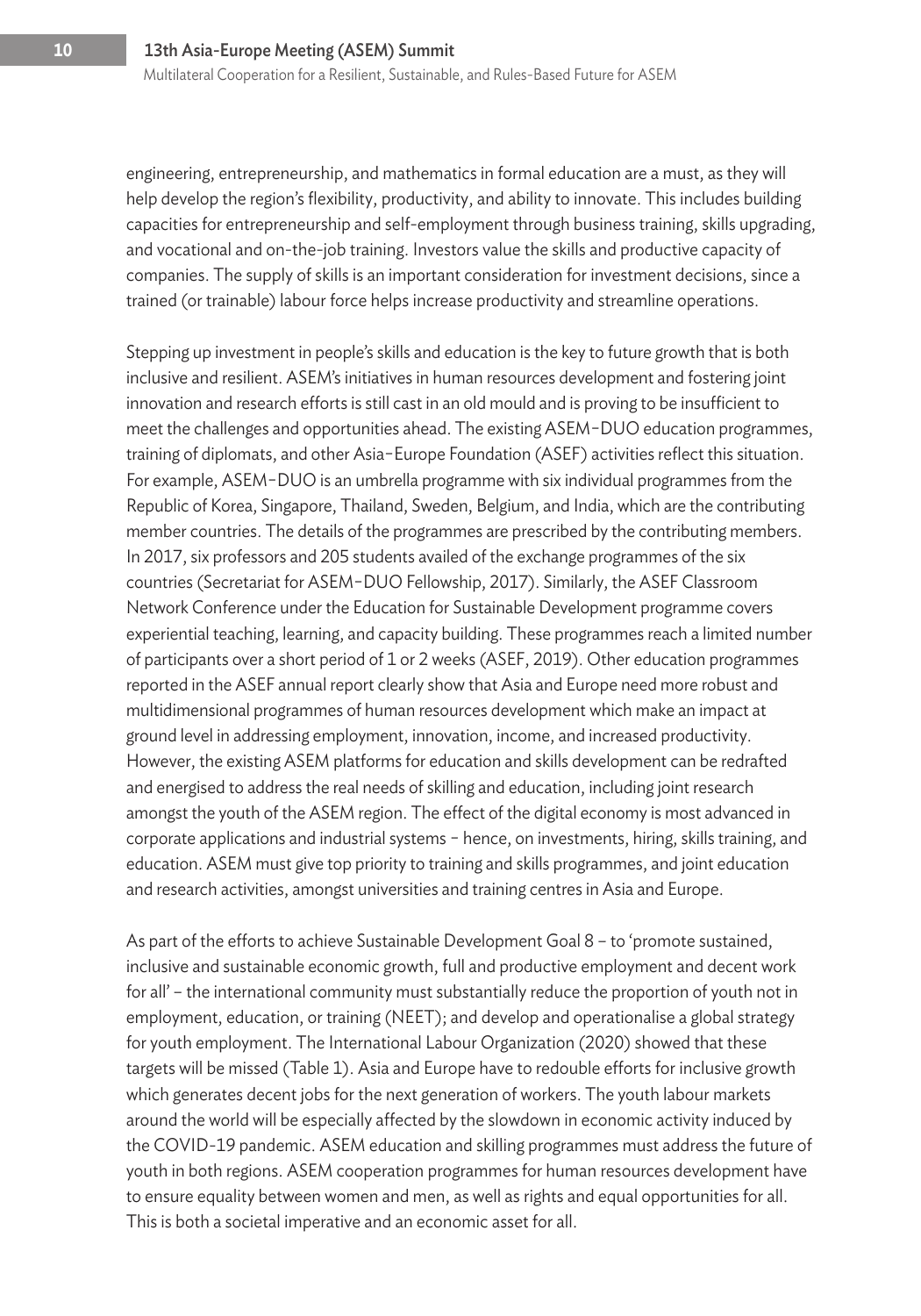| <b>Region</b>              | Subregion                                       | <b>LFPR 1999</b> |      |        | <b>LFPR 2019</b> |      |        | <b>Gender gaps</b><br>(male/female),<br>percentage<br>point |      |
|----------------------------|-------------------------------------------------|------------------|------|--------|------------------|------|--------|-------------------------------------------------------------|------|
|                            |                                                 | <b>Total</b>     | Male | Female | <b>Total</b>     | Male | Female | 1999                                                        | 2019 |
| Asia<br>and the<br>Pacific | <b>East Asia</b>                                | 67.0             | 67.3 | 66.6   | 45.2             | 46.5 | 43.8   | 0.7                                                         | 2.7  |
|                            | Southeast<br>Asia and<br>the Pacific            | 57.6             | 64.7 | 50.4   | 47.4             | 54.5 | 39.9   | 14.3                                                        | 14.6 |
|                            | South Asia                                      | 44.9             | 65.0 | 23.1   | 31.6             | 47.4 | 14.2   | 41.9                                                        | 33.2 |
| <b>Europe</b>              | Northern,<br>Southern,<br>and Western<br>Europe | 47.9             | 51.6 | 44.1   | 43.8             | 46.1 | 41.4   | 7.5                                                         | 4.7  |
|                            | <b>Eastern</b><br>Europe                        | 41.9             | 45.9 | 37.7   | 32.2             | 35.9 | 28.3   | 8.2                                                         | 7.5  |
| World                      |                                                 | 53.1             | 62.2 | 43.7   | 41.2             | 49.1 | 32.8   | 18.5                                                        | 16.2 |

#### **Table 1:** Youth Labour Force Participation Rates (%) and Gender Gaps (percentage points): Asia and Europe, 1999 and 2019

LFPR = labour force participation rate.

Source: International Labour Organisation (2019).

### Sustainable Development and Inclusive Growth

Asia and Europe have to promote inclusiveness and sustainability when addressing the impacts of technological evolution and climate change. The effects of climate change are increasingly visible and pervasive, calling for greater international cooperation and multilateral action. While Europe is leading the way in the transformation of its own economy and society to achieve climate neutrality, countries in Asia are making progress in a way that takes account of national circumstances and social and economic costs. Asia and Europe can face climate transition in tandem with the Paris Agreement.

ASEM is suitably placed to set actions to improve the environment in cities and the countryside, enhance the quality of air and water, and promote sustainable agriculture, which is vital to guaranteeing food safety and fostering quality production. ASEM countries must lead efforts to fight the loss of biodiversity and preserve environmental systems, including oceans. ASEM recognised the global mandate for sustainable development in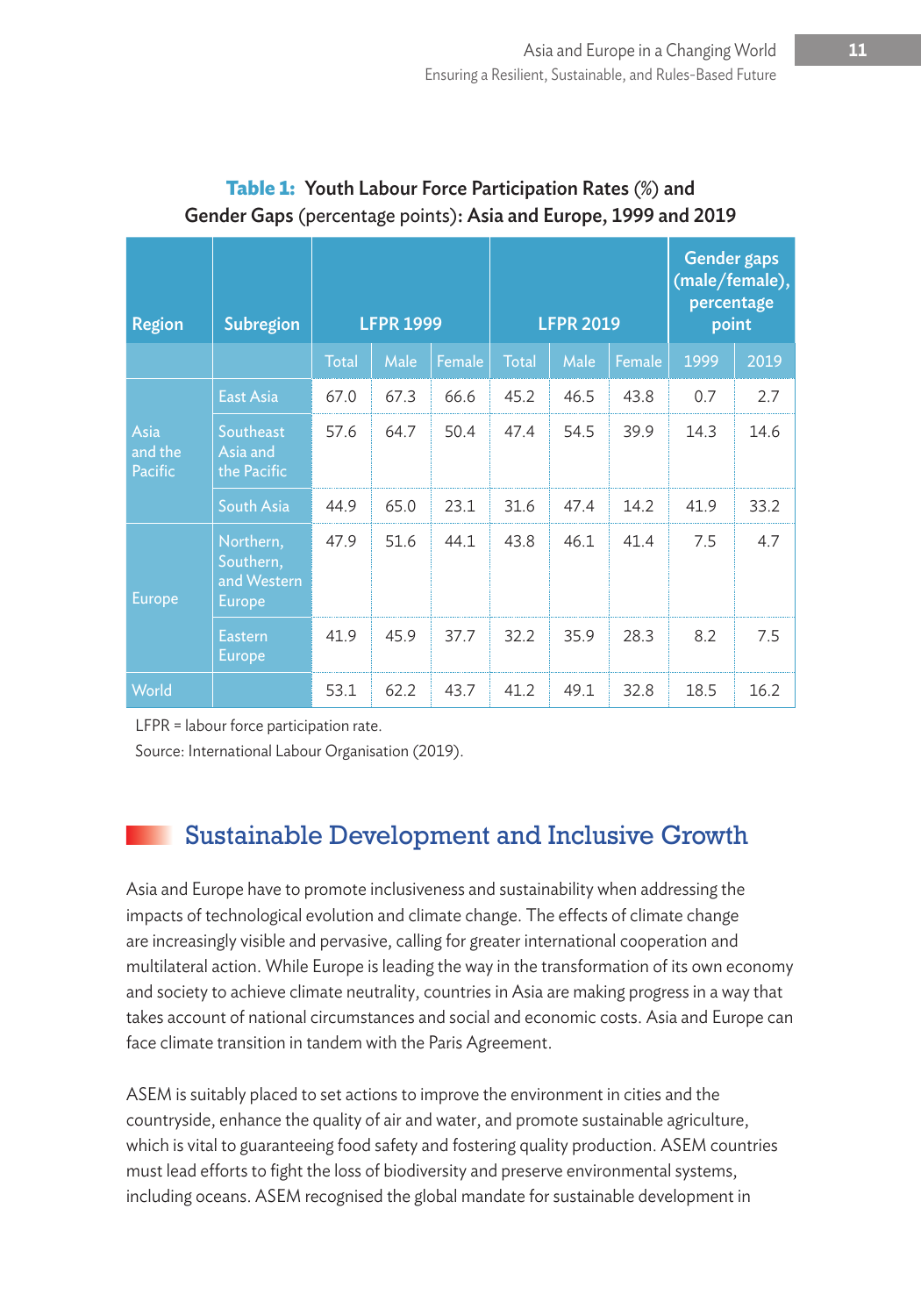its summit statements in 2016 and 2018, where ASEM leaders recommended greater engagement with the UN Global Compact on the 2030 Agenda. The progress of ASEM partners towards achieving the SDGs (Figures 4 and 5) underlines the advantages of the ASEM dialogue mechanism to support the pursuit of sustainable development in Asia and Europe, including through its connectivity agenda.



EU = European Union, SDG = Sustainable Development Goal.

Note: Data mainly refer to 2013–2018 or 2014–2019.

Source: Eurostat 2020 (modified slightly by author for formatting purposes).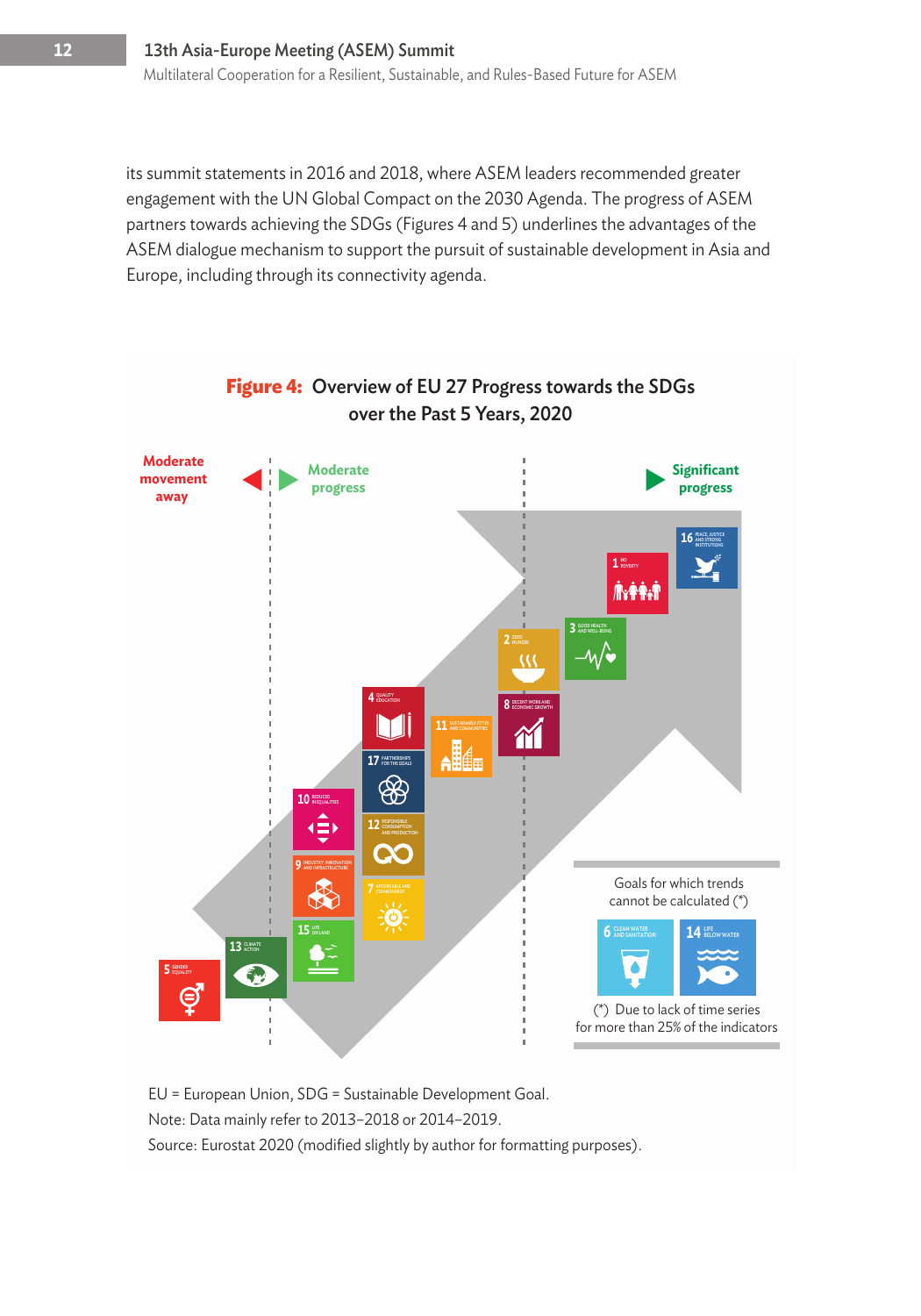

#### **Figure 5:** SDG Progress in 2019 – Asia-Pacific Region

ASEM has shown a special commitment to gender equality and the empowerment of women and girls, who are crucial to sustainable development. ASEM's efforts must be geared to mainstream gender equality in all three pillars of ASEM – political, economic and financial, and social-cultural. Women's empowerment drives growth and productivity, and leads to an inclusive society. When ASEM champions female leadership, Asia and Europe can ensure full participation of women in political and economic processes, and formally recognise their contribution to society.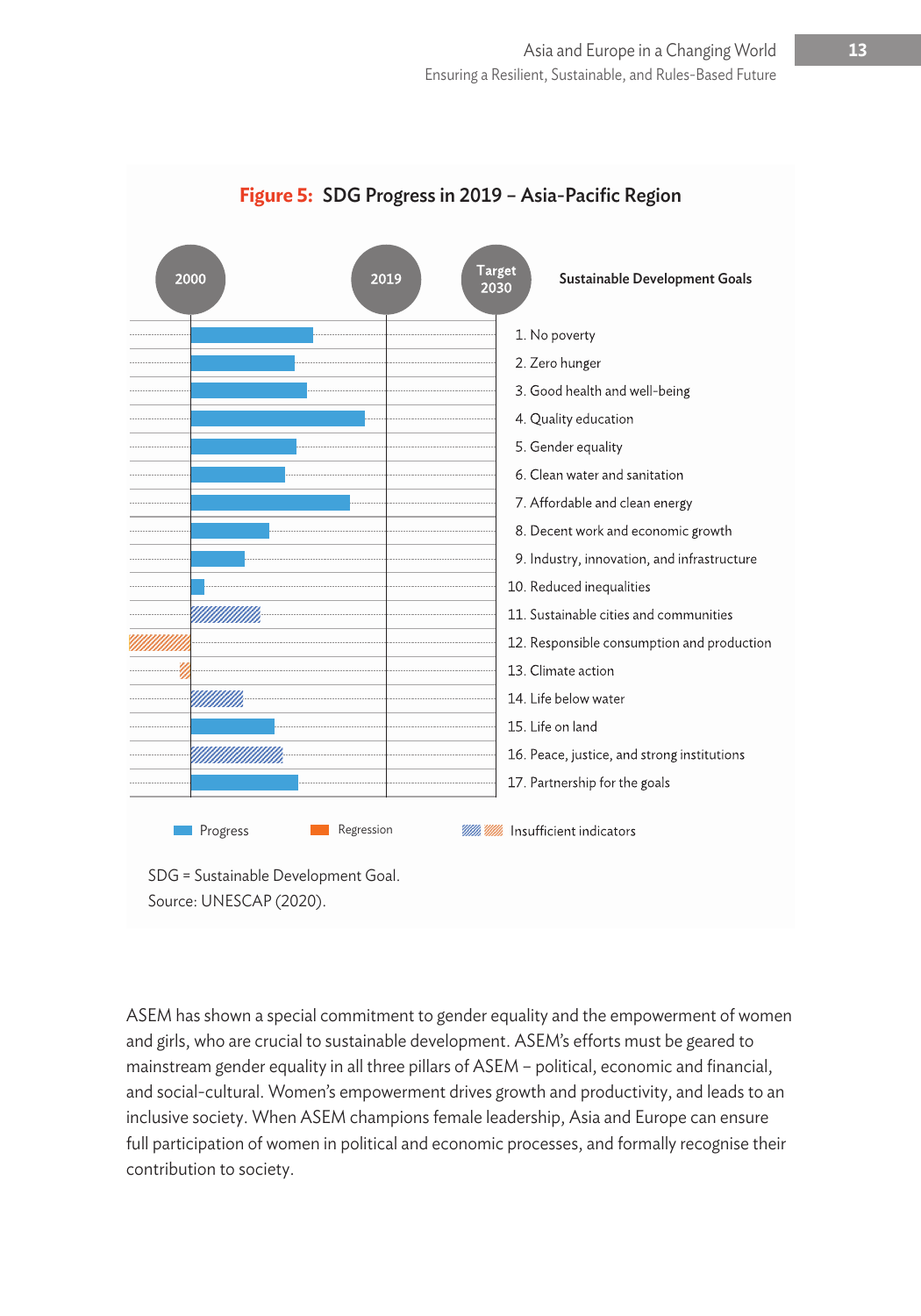#### Multilateralism and the Rules-Based International Order

ASEM has always expressed its readiness to work together for peace and security, inclusive and sustainable development and growth, and the promotion and protection of human rights, on the basis of the UN Charter and in compliance with international law. At the 11th ASEM Summit in Mongolia in July 2016, ASEM leaders noted and forewarned against the global headwinds that are challenging policies aimed at promoting openness and growth in the global economy. The leaders recognised that risks to the global outlook persist in the context of economic and geopolitical uncertainty, continued financial volatility, global excess capacity in industrial sectors, the challenges faced by commodity exporters, and persistent low inflation. The challenges faced by multilateral agencies are slowing down the response mechanisms of partner countries. ASEM leaders have reaffirmed that they stand ready to use all policy tools – monetary, fiscal, and structural – individually and collectively, as necessary, to foster confidence and achieve strong, sustainable, and balanced economic growth. To achieve this, cooperation amongst the multilateral institutions of Asia and Europe is important.

The uncertainties created by Brexit in Europe and the withdrawal of the United States from the Comprehensive and Progressive Agreement for Trans-Pacific Partnership are still being assessed for their impact on regional investment and trade. These are further clouded by the tariff barriers being put in place by several countries around the world. The rising support for trade restrictiveness is compounded by rising controls at borders against the movement of people. In a scenario where globalisation and its benefits are being questioned, global governance and multilateral systems are also under strain. Currently, the multilateral system of trade governance and cooperation for economic growth is under stress, induced mostly by large economies. Individual positions on trade, tariffs, disputes, and cooperation are overshadowing the multilateral governance systems. Trade facilitation measures, long considered the pathway to improved prosperity, are at risk of being delayed or even overlooked. This would be detrimental for developing and developed countries alike in Asia and Europe. The smaller and more economically vulnerable countries are at greater risk of being left behind.

Multilateral bodies, such as the World Trade Organisation (WTO), and intergovernmental and less formal platforms, such as the G20, are leading their member countries and regions to participate in trade, investment, and economic integration. In December 2019, the ASEM Foreign Ministers Meeting statement stressed the need to address pressing common global challenges, on the basis of a strong commitment to multilateralism. At a time when the international order based on the rule of law and international law is being challenged, ASEM partners reiterated their resolve to uphold and strengthen cooperative, multilateral, and plurilateral approaches. Ministers prioritised enhanced ASEM cooperation for ambitious climate action and called for accelerated action to implement the 2030 Agenda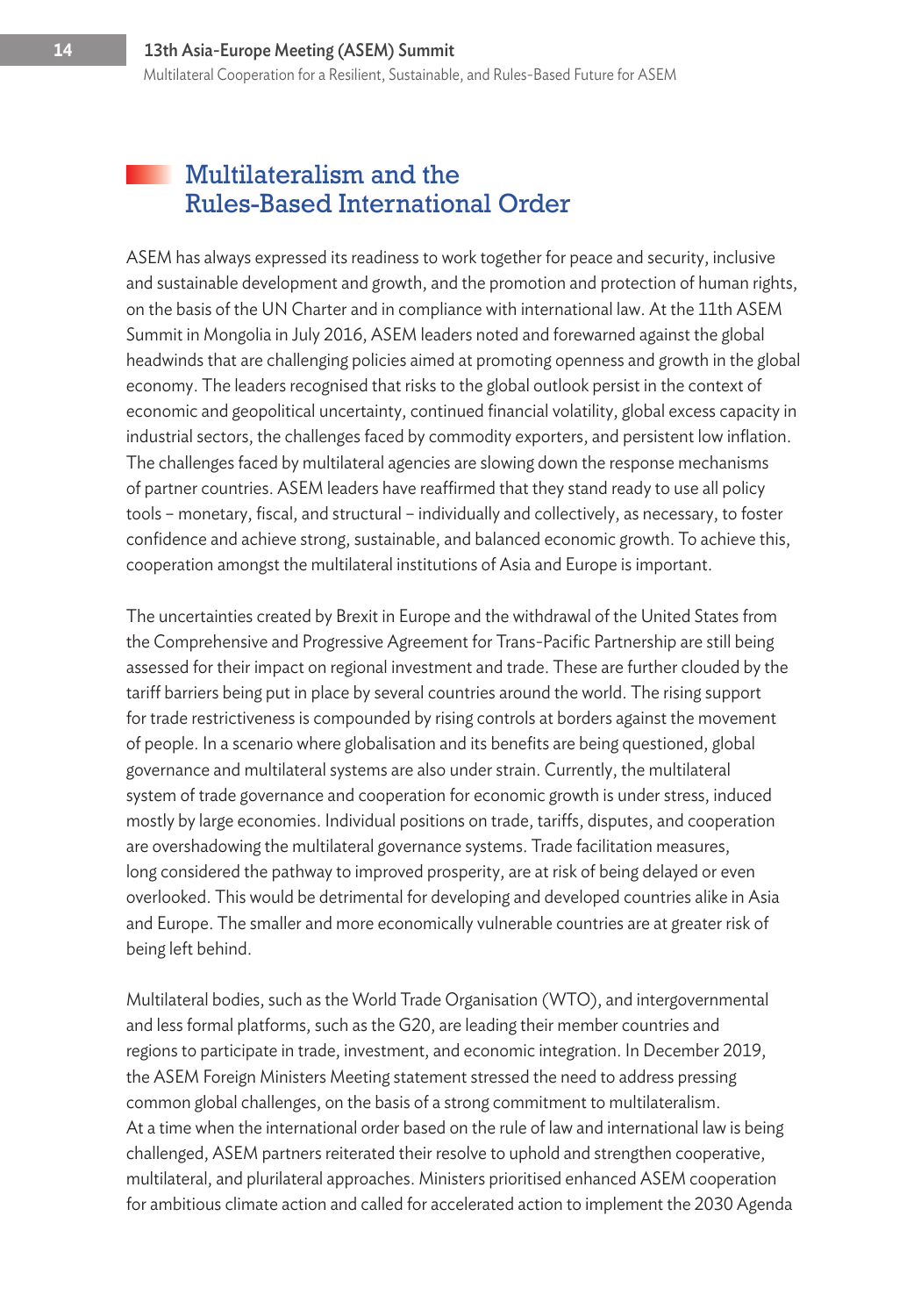for Sustainable Development. ASEM reiterated the need to uphold, strengthen, and reform the rules-based multilateral trading system with the WTO at its core (ASEM, 2019). ASEM should reflect this inclusive strategy in its workings, especially in its connectivity mechanisms. Asia−Europe connectivity is capable of supporting global governance and cooperation programmes and multilateralism itself to help countries become more inclusive in practice. ASEM's activities can contribute directly to the workings of the WTO and the G20, and support mechanisms for further deepening economic connectivity and GVCs between Asia and Europe.

### ASEM's Connectivity and Security Challenges

ASEM has always affirmed its commitment to maintaining peace and stability and ensuring maritime security and safety. Opportunities and challenges facing Asia and Europe in a world of accelerating change are many. ASEM's foremost cooperation is in freedom of navigation and unimpeded economic activities, which are in the interests of all Partner countries. ASEM's commitment to peaceful settlement of disputes in accordance with international law and respect for diplomatic processes are the bases on which to promote confidence-building measures in the region.

ASEM has listed infectious disease control as an important focus area for ASEM Partners to exchange lessons learnt and best practices on how to counter the increasing risks of pandemics of infectious diseases and how to ensure better international cooperation. The current pandemic has brought home the significant need for ASEM's cooperation in health-related services, investment in production, and trade in pharmaceuticals and medical equipment. This also includes cooperation in research for disease control. The COVID-19 pandemic, in particular, should prompt ASEM to initiate a time-bound action plan for the development and distribution of vaccines through fast bilateral and multilateral arrangements between Asia and Europe.

The COVID-19 pandemic has also highlighted the importance of food security. The ASEM partners must create mechanisms to ensure food security for future generations, including research and development in agricultural productivity, farm practices, conservation of agrobiodiversity, and the use of advanced technologies to mitigate the effects of climate change.

ASEM's cooperation on information and communication technology (ICT) and digital connectivity for a global, peaceful, open, stable, and secure ICT environment has been deemed essential for protecting human rights and freedoms online and respecting applicable domestic and international legal frameworks. The need for stability and security in cyberspace on the basis of applicable international law, universal norms, and rules and principles for responsible state behaviour are essential for a future-ready ASEM.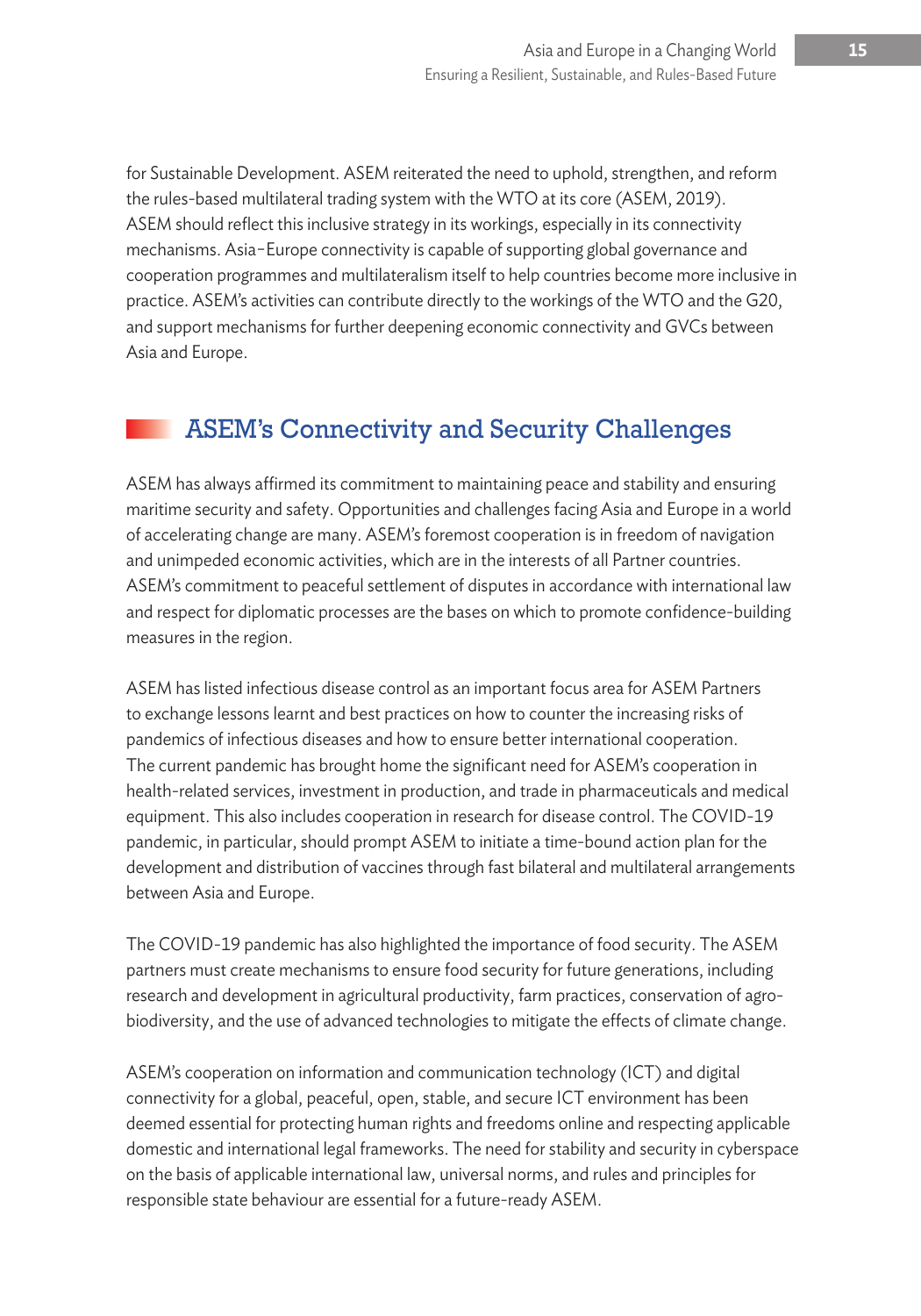At a time when digitalisation is transforming every aspect of our economies and societies, data are increasingly becoming an important source of economic growth and social wellbeing, and their effective use should contribute to Asia–Europe connectivity and mutual growth. ASEM is home to excellent examples of data protection and cybersecurity in the EU, the United Kingdom, India, Australia, and Japan. ASEM connectivity can and must be a useful regional forum to promote data security and data free flow with trust, respecting applicable domestic and international legal frameworks for privacy and data protection. This will minimise the risk of conflict stemming from the use of ICT.

### Strategic Vision for the ASEM Community: Comprehensive, Sustainable, and Rules-Based Connectivity

When the 13th ASEM Summit is held in 2021, the COVID-19 pandemic will have ravaged a large number of people and impacted economic growth negatively in most parts of the world. Asia and Europe must therefore plan for a future in which technological, security, and sustainability challenges, and the shocks created by the COVID-19 pandemic, have been addressed through collective action. To renew the basis for long-term sustainable and inclusive growth and strengthen cohesion amongst partners, ASEM requires the convergence of its economies to address common challenges through comprehensive and rules-based connectivity. Rules and regulations are required for people, goods, services, and capital to move efficiently, fairly, and smoothly. Internationally agreed practices, rules, conventions, and technical standards – supported by international organisations and institutions – enable the interoperability of networks and trade across borders. Non-discrimination and a level playing field for enterprises, and an open and transparent investment environment, are part of the rules-based ecology. Europe and Asia must establish partnerships for connectivity which are based on commonly agreed rules and standards enabling better governance of flows of goods, people, capital, and services. This would include improved mobilisation of resources, and reinforced leveraging of and strengthened international partnerships (European Commission, 2018).

ASEM can foster common values underpinning democratic and societal models which are the foundation of the freedom, security, and prosperity of the people of Europe and Asia. The rule of law is a key guarantee for protecting and nurturing these values. European and Asian perspectives on integration are different, but both regions are committed to promoting and protecting human rights, democracy, and the rule of law. The EU, in particular, is committed to defending human rights through active partnership with partner countries, and international and regional organisations. ASEM has the opportunity to become a platform for the promotion of human rights – especially the rights of women, children,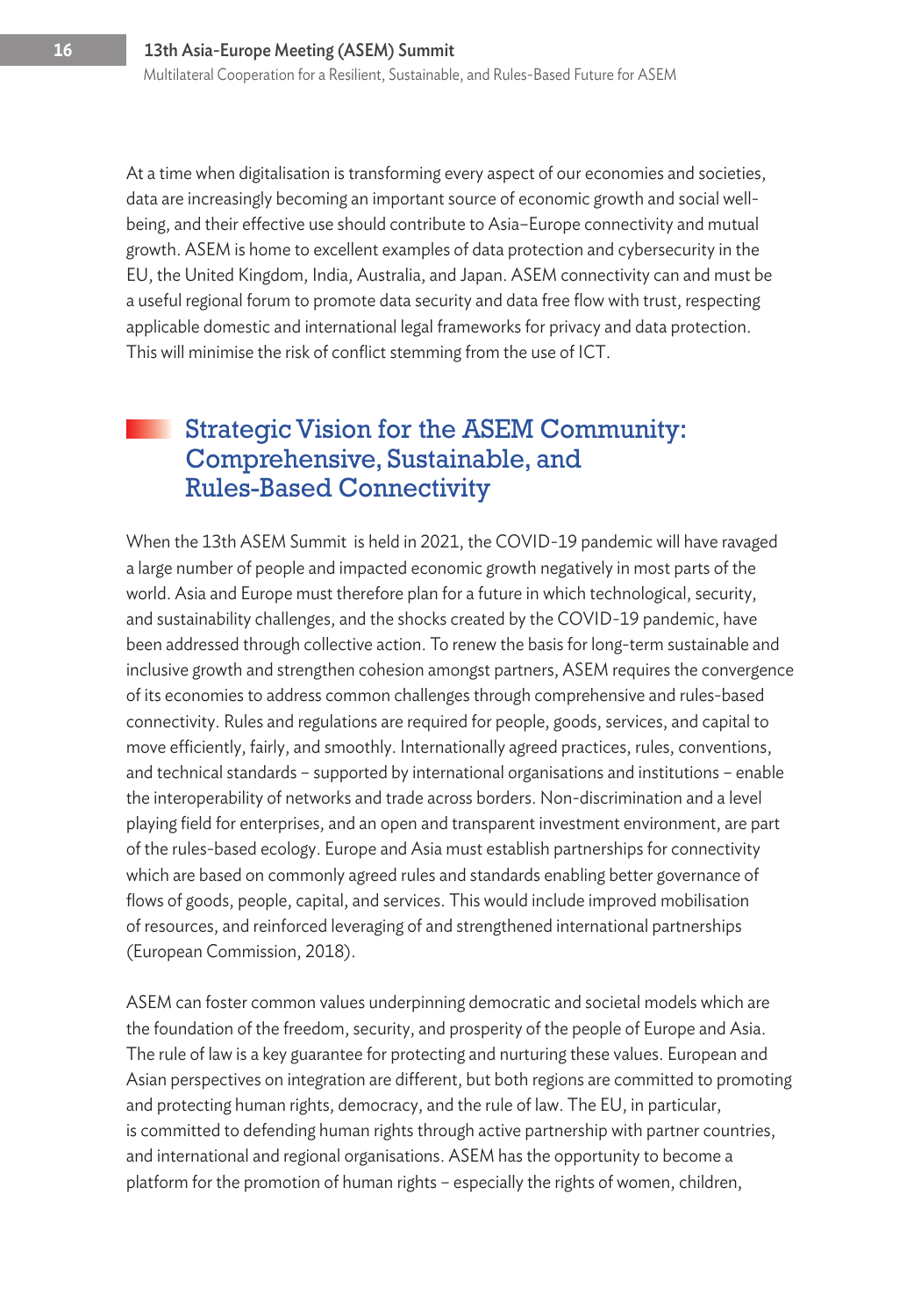minorities, and displaced persons – which are at the heart of EU relations with other countries and regions (EU, 2020). ASEM can also act as a platform for achieving the targets of goals 16 (peace, justice, and strong institutions) and 17 (partnerships for development) of the SDGs in Asia and Europe.

#### ASEM in 2021 and Beyond

Cooperation and partnership for strong and effective multilateralism and the rules-based international order are the guiding spirit of ASEM. The three pillars of ASEM connectivity – physical, economic and financial, and social-cultural – have helped ASEM achieve its objectives of peace and security, inclusive and sustainable development and growth, and the promotion and protection of human rights, in compliance with international law. As nations emerge from the COVID-19 pandemic, their economies and peoples will require an inclusive and distributive approach to future growth, health and safety, youth employment, and care for the elderly; and a renewed effort to strengthen and reform the rules-based multilateral trading system. A crucial partnership for research and development in public health, the production and distribution of vaccines and medical equipment, and building resilient supply chains between Asia and Europe will be at the core of ASEM activities in the next years. Emerging from the pandemic, Asia−Europe relations and ASEM activities must strengthen their resilience and reach, and bring in women, youth, and the unreached into their cooperation and partnership activities.

Prior to the COVID-19 pandemic, international trade and the cross-border movement of people were the edifice of global connectivity. Now, all regions of the world are facing disruptions in, and the breakdown of, supply chains, as well as restrictions on the crossborder movement of people. Economic activities are severely affected. In the latest World Economic Outlook, the International Monetary Fund (IMF) states that 'this year the global economy will experience its worst recession since the Great Depression, surpassing that seen during the global financial crisis a decade ago' (IMF, 2020: v). The future course of the pandemic is uncertain. However, it is important to remind ASEM Partner countries of the prosperity that connectivity has brought to the world. Moving forward into 2021, and beyond, it is imperative to reconsider the resilience and sustainability of ASEM connectivity. ASEM's future lies in a rules-based, resilient, and inclusive partnership between Asia and Europe.

Acknowledgement: *The author acknowledges the support of Mr Rudhian Chlissma Putra, Research Associate, Economic Research Institute for ASEAN and East Asia in developing the figures and tables for this chapter.*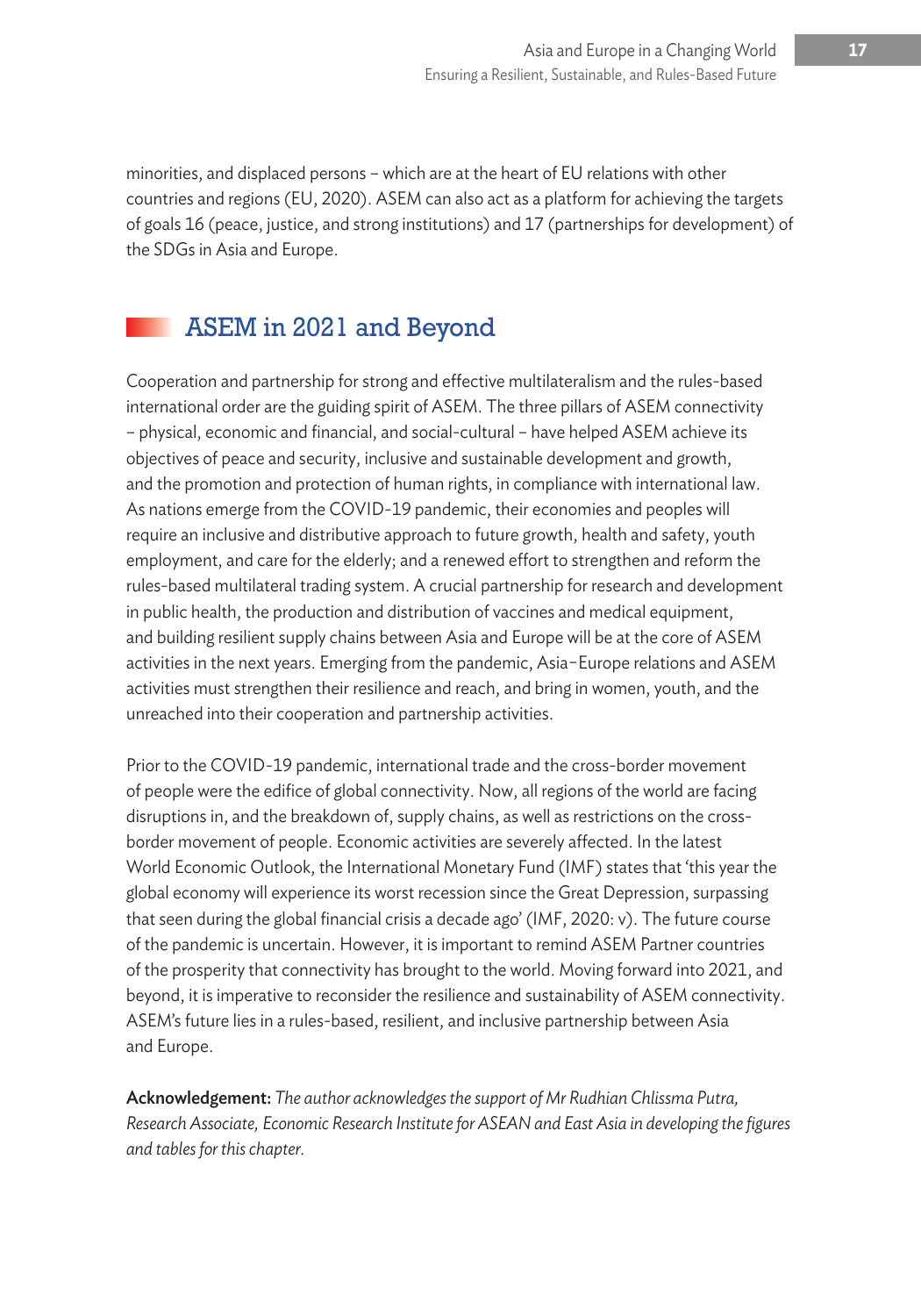### **REFERENCES**

ADB (2018), *Asian Development Outlook 2018: How Technology Affects Jobs*. Manila: Asian Development Bank.

ASEAN (2015), *The ASEAN ICT Masterplan 2020: Propelling ASEAN Towards a Digitally Enabled Economy that Is Secure, Sustainable, and Transformative; and Enabling an Innovative, Inclusive and Integrated ASEAN Community*. Jakarta: ASEAN Secretariat.

ASEF (2019), *Annual Report 2019*. Singapore: Asia–Europe Foundation.

ASEM (2018), 'Global Partners for Global Challenges', Chair's Statement, 12th Asia–Europe Meeting, Brussels, 18–19 October.

ASEM (2019), 'Chair's Statement, 16 December 2019', 14th ASEM Foreign Ministers' Meeting, Madrid, 15–16 December.

Becker, W., M. Dominguez-Torreiro, A.R. Neves, C.J. Tacao Moura, and M. Saisana (2018), *Exploring ASEM Sustainable Connectivity: What Brings Asia and Europe Together?* Ispra: European Commission, Joint Research Centre.

EU (2020), *Human rights and democracy*. EU official website. https://europa.eu/europeanunion/topics/human-rights\_en#:~:text=Human%20rights%20are%20at%20the%20heart%20 of%20EU,defending%20civil%2C%20political%2C%20economic%2C%20social%20and%20 cultural%20rights (accessed 11 September 2020).

European Commission (2018), 'Connecting Europe and Asia – Building Blocks for an EU Strategy', Joint Communication to the European Parliament, the Council, the European Economic and Social Committee, the Committee of the Regions and the European Investment Bank. Brussels: European Commission.

European Council (2019), *A New Strategic Agenda, 2019–2024*. Brussels: European Council.

Eurostat (2020), *Sustainable Development in the European Union: Monitoring Report on Progress Towards the SDGs in an EU Context*, 2019 Edition. Luxembourg: European Union.

IMF (2020), *World Economic Outlook, April 2020: The Great Lockdown*. Washington, DC: International Monetary Fund.

International Labour Organization (2019), *Global Employment Trends for Youth 2020: Technology and the Future of Jobs*. Geneva: International Labour Organisation.

OECD (2020), 'Tackling Coronavirus (COVID-19): Contributing to a Global Effort – COVID-19 in Emerging Asia: Regional Socio-Economic Implications and Policy Priorities'. Paris: Organisation for Economic Co-operation and Development.

Prakash, A., ed. (2016), *Asia–Europe Connectivity Vision 2025: Challenges and Opportunities*. Jakarta: Economic Research Institute for ASEAN and East Asia and Government of Mongolia.